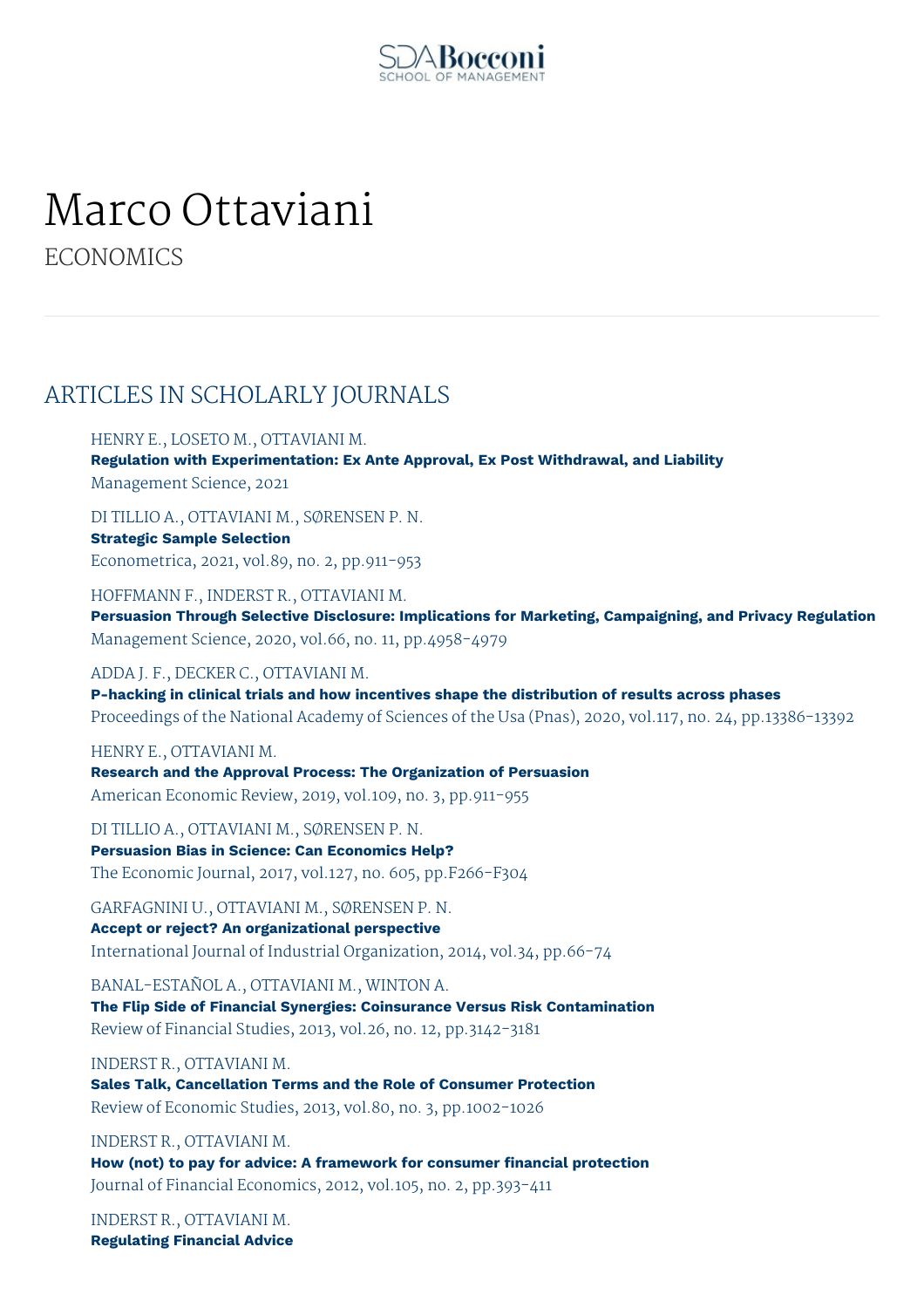European Business Organization Law Review, 2012, vol.13, no. 2, pp.237-246

INDERST R., OTTAVIANI M. **Competition through Commissions and Kickbacks** American Economic Review, 2012, vol.102, no. 2, pp.780-809

INDERST R., OTTAVIANI M.

**Financial Advice** Journal of Economic Literature, 2012, vol.50, no. 2, pp.494-512

OTTAVIANI M., WICKELGREN A. L. **Ex ante or ex post competition policy? A progress report** International Journal of Industrial Organization, 2011, vol.29, no. 3, pp.356-359

INDERST R., OTTAVIANI M. **Consumer protection in markets with advice** Competition Policy International, 2010, vol.6, no. 1, pp.47-64

OTTAVIANI M., SØRENSEN P. N. **Noise, Information, and the Favorite-Longshot Bias in Parimutuel Predictions** American Economic Journal: Microeconomics, 2010, vol.2, no. 1, pp.58-85

#### MAIER N., OTTAVIANI M.

**Information Sharing in Common Agency: When is Transparency Good?** Journal of the European Economic Association, 2009, vol.7, no. 1, pp.162-187

INDERST R., OTTAVIANI M.

**Misselling through Agents** American Economic Review, 2009, vol.99, no. 3, pp.883-908

OTTAVIANI M., SØRENSEN P. N.

**Surprised by the Parimutuel Odds?** American Economic Review, 2009, vol.99, no. 5, pp.2129-2134

BOSE S., OROSEL G., OTTAVIANI M., VESTERLUND L.

#### **Monopoly pricing in the binary herding model**

Economic Theory, 2008, vol.37, no. 2, pp.203-241

ARROW K. J., FORSYTHE R., GORHAM M., HAHN R., HANSON R., LEDYARD J. O., LEVMORE S., LITAN R., MILGROM P., NELSON F. D., NEUMANN G. R., OTTAVIANI M., SCHELLING T. C., SHILLER R. J., SMITH V. L., SNOWBERG E., SUNSTEIN C. R., TETLOCK P. C., TETLOCK P. E., VARIAN H. R., WOLFERS J., ZITZEWITZ E.

**The Promise of Prediction Markets**

Science, 2008, vol.320, no. 5878, pp.877-878

BANAL-ESTAÑOL A., OTTAVIANI M. **Bank Mergers and Diversification: Implications for Competition Policy** European Financial Management, 2007, vol.13, no. 3, pp.578-590

KARTIK N., OTTAVIANI M., SOUINTANI F.

#### **Credulity, lies, and costly talk**

Journal of Economic Theory, 2007, vol.134, no. 1, pp.93-116

OTTAVIANI M., SØRENSEN P. N.

**Outcome Manipulation in Corporate Prediction Markets**

Journal of the European Economic Association, 2007, vol.5, no. 2-3, pp.554-563

BOSE S., OROSEL G., OTTAVIANI M., VESTERLUND L.

**Dynamic monopoly pricing and herding** The RAND Journal of Economics, 2006, vol.37, no. 4, pp.910-928

BANAL-ESTANOL A., OTTAVIANI M. **Mergers with Product Market Risk**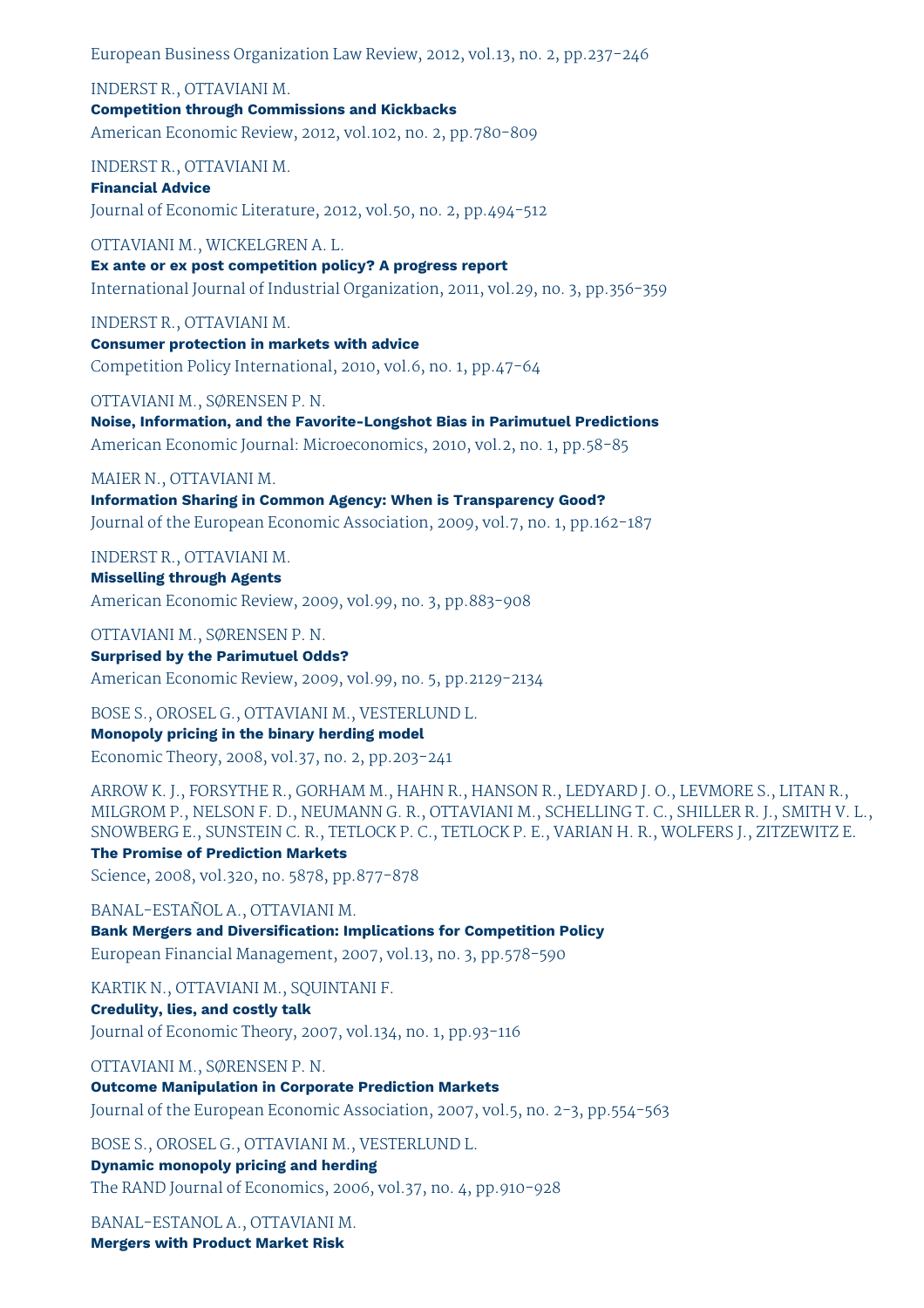Journal of Economics and Management Strategy, 2006, vol.15, no. 3, pp.577-608

OTTAVIANI M., SØRENSEN P. N. **Reputational cheap talk** The RAND Journal of Economics, 2006, vol.37, no. 1, pp.155-175

OTTAVIANI M., SQUINTANI F. **Naive audience and communication bias** International Journal of Game Theory, 2006, vol.35, no. 1, pp.129-150

OTTAVIANI M., SØRENSEN P. N. **Professional advice** Journal of Economic Theory, 2006, vol.126, no. 1, pp.120-142

OTTAVIANI M., SØRENSEN P. N. **The strategy of professional forecasting** Journal of Financial Economics, 2006, vol.81, no. 2, pp.441-466

ADDA J. F., OTTAVIANI M. **The transition to digital television** Economic Policy, 2005, vol.20, no. 41, pp.160-209

HARBORD D., OTTAVIANI M. **Anticompetitve contracts in the UK pay TV market** European Law Journal, 2002, vol.23, no. 3, pp.1-6

MOSCARINI G., OTTAVIANI M. **Price Competition for an Informed Buyer** Journal of Economic Theory, 2001, vol.101, no. 2, pp.457-493

OTTAVIANI M., PRAT A. **The Value of Public Information in Monopoly** Econometrica, 2001, vol.69, no. 6, pp.1673-1683

OTTAVIANI M., SØRENSEN P. **Information aggregation in debate: who should speak first?** Journal of Public Economics, 2001, vol.81, no. 3, pp.393-421

OTTAVIANI M., SØRENSEN P. **Herd Behavior and Investment: Comment** American Economic Review, 2000, vol.90, no. 3, pp.695-704

MOSCARINI G., OTTAVIANI M., SMITH L. **Social learning in a changing world** Economic Theory, 1998, vol.11, no. 3, pp.657-665

## CONTRIBUTION TO CHAPTERS, BOOKS OR RESEARCH MONOGRAPHS

BERGEMANN D., OTTAVIANI M. **Information markets and nonmarkets** in *Handbook of Industrial Organization* Kate Ho, Ali Hortaçsu, Alessandro Lizzeri (Eds),Elsevier, chap. 8, pp.593-672, 2021

MARINOVIC I., OTTAVIANI M., SØRENSEN P. N. **Forecasters' Objectives and Strategies** in *Handbook of Economic Forecasting* Graham Elliott, Allan Timmermann (Eds),Elsevier, chap. 12, pp.690-720, 2013

MARINOVIC I., OTTAVIANI M., SØRENSEN P. N. **Modeling idea markets: between beauty contests and prediction markets** in *Prediction Markets*